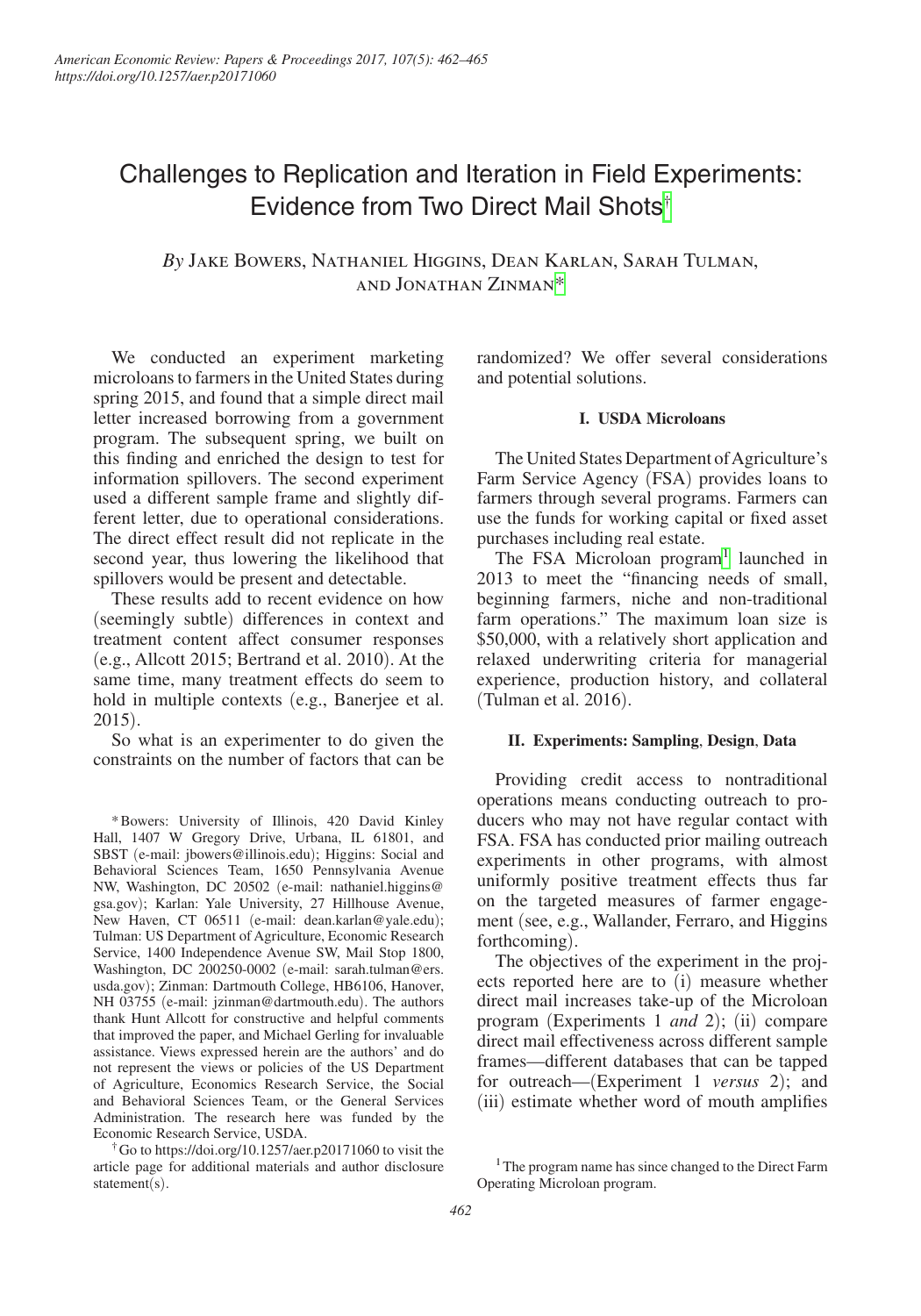outreach (Experiment 2). It turns out that objectives (ii) and (iii) are at odds in our context.

Each of our experiments randomizes a single direct mailer sent in the spring, the busiest borrowing season. The mailers provide basic information on loan purposes, terms, and the application process (online Appendix Figure 1). The outcome of interest is the same in both experiments: a successful loan application. $2$  The note to [Table 1](#page-2-0) provides additional details on the sample frames and randomizations.

#### A. *Experiment* 1

The sample frame for Experiment 1 is the National Agricultural Statistics Service's (NASS) "list frame," which is used to conduct the Census of Agriculture. This "statistical" frame, to use government data management parlance, has the advantage of including farmers who had not previously interacted with FSA. But it has the disadvantage of being divorced from FSA "administrative" program data in an operational sense, making data merges (e.g., between treatment assignment and program take-up) cumbersome and costly. The list frame also has usage restrictions, designed to protect individual identifying information, that preclude us from randomizing at the individual level.

The zip code is the lowest permissible level of aggregation for the list frame and, in spring 2015, we block-randomized all 3,683 US zip codes with at least 1 likely-eligible farmer and at least 20 percent of farmers in the zip code likely-eligible, in nine target states, 50–50 into treatment (every farmer sent one mailer) versus control (no farmer sent mailer), with likely eligible farmers being defined as those targeted by the Microloan program. We end up with 143,981 treatment and 144,924 control farmers and then measure loan take-up at the individual level.

#### B. *Experiment* 2

In year two (spring 2016), we prioritized testing whether a similar direct mailer would increase take-up among women farmers. The list frame is ill-suited for this purpose, so we use the Service Center Information Management System (SCIMS) maintained by the FSA. This frame has the advantages of being administrative data that is easier to merge with data on program take-up, and of having lighter usage restrictions that permit targeting and randomization at the individual level. But it only includes farmers who have previously interacted with FSA.

Targeting women motivated us to make (seemingly) minor changes to the mailer as well: a photo of a female instead of a male farmer, and several text modifications—including changes from "farmers" to "women" (online Appendix Figure 1).

Another design change sought to build on the anticipated replication of the finding that mailers would increase take-up, by adding a test for spillovers between letter recipients and other nearby female farmers. We randomly assigned 524 noncontiguous US counties, 50–50, to either 0 percent treated ("pure control") or to 50 percent of female farmers treated. We can then estimate spillovers by comparing *untreated* farmers in treated counties to the pure control group. All told we include the universe of 548,546 female farmers in the SCIMS in the 524 experimental counties.

#### **III. Results**

Table 1 presents the experimental results, which we summarize here. In year one we find that farmers in treated zip codes (those assigned to get a mailer) are 0.06 percentage points(pp)  $(se = 0.02)$  more likely to take-up than control farmers (those assigned to no mailer), a large increase on the base take-up rate of 0.22 percent in the control group. In year two this finding does not replicate, with a point estimate of 0.0001pp,  $(se = 0.007 \text{pp})$ , on a control group take-up rate of 0.04pp. The main treatment effects are statistically different across the two years ( $p$ -value  $< 0.01$ ). Unsurprisingly, given the lack of a main effect in year two, we do not find a spillover effect either  $(0.005 \text{pp}, \text{se} = 0.007 \text{pp}).$ 

#### **IV. Discussion**

We conducted two seemingly similar direct mail outreach experiments one year apart and found different results. A mailer increased take-up of a government agricultural microloan

<span id="page-1-0"></span><sup>&</sup>lt;sup>2</sup>The difference between actual applications and successful applications is so small that we ignore it. To apply, a borrower needs to work with a local loan officer, who is able to provide guidance as to the likely success of an application, and as such, very few rejections are actually recorded.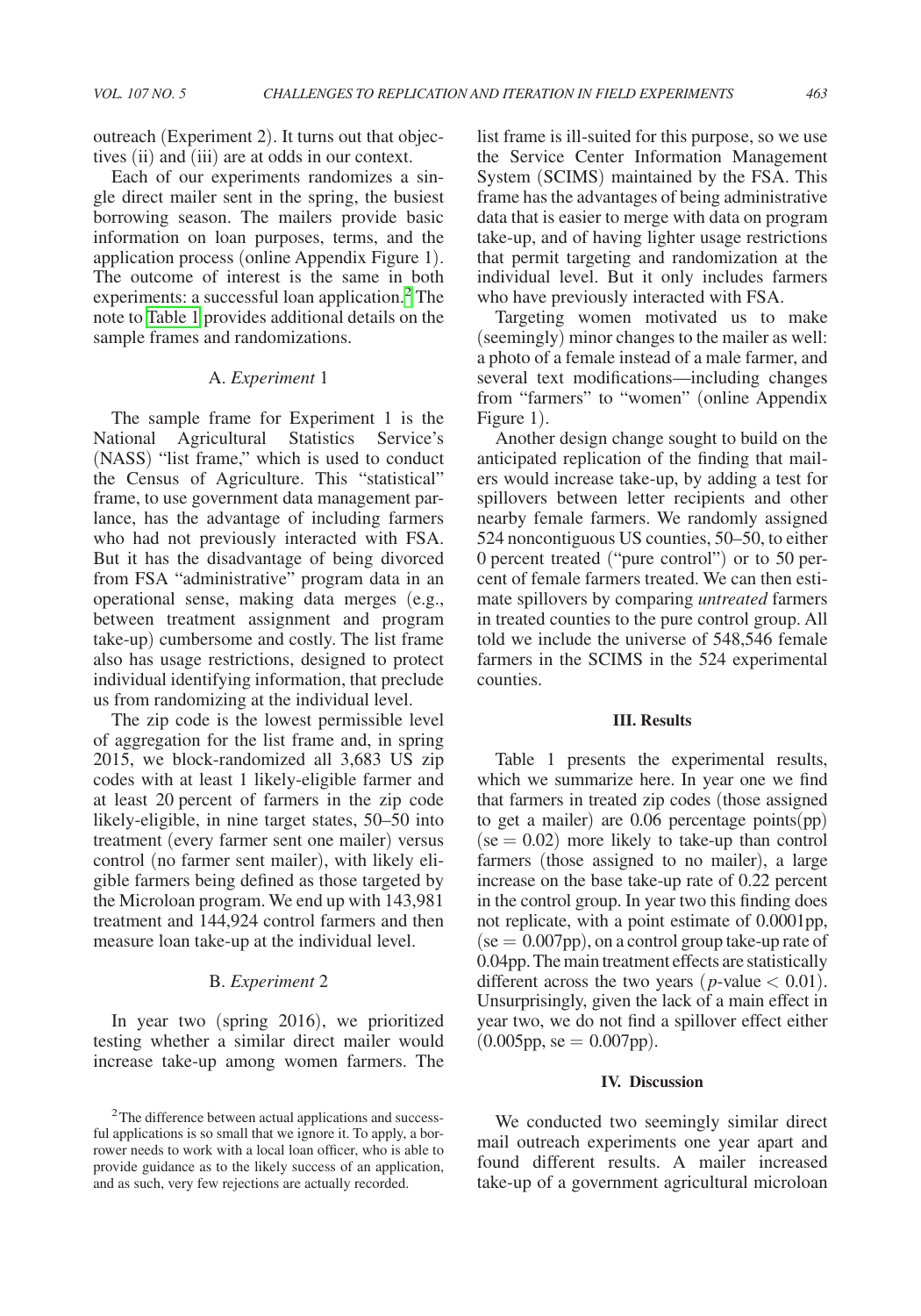<span id="page-2-0"></span>

| Dependent variable $= 1$ if borrowed under program | Experiment $1a$            | Experiment 2                 |
|----------------------------------------------------|----------------------------|------------------------------|
| Direct effect of mailer                            | 0.00056404<br>(0.000167)   | $-0.00006748$<br>(0.0001183) |
| No mailer in mailer county (spillover effect)      |                            | $-0.0001437$<br>(0.0001184)  |
| Constant                                           | $2.21E-16$<br>$(5.39E-17)$ | 0.001323<br>(0.0001699)      |
| <b>Observations</b>                                | 288,905                    | 515,048                      |

TABLE 1—REGRESSION RESULTS

*Notes:* Unit of observation is the individual in column 1, and the household (potentially multiple female farmers residing at the same address) in column 2. Each column presents results from a single OLS regression on the treatment variable(s)based on random assignment of getting a direct mailer—and randomization strata. The 2015 sample frame is the US Census of Agriculture in Alabama, Arkansas, Georgia, Kentucky, Louisiana, Mississippi, North Carolina, South Carolina, and Tennessee. The 2015 experiment was randomized at the zip-code level, stratified by using a block randomization on number and density of farmers. Specifically, using the 2012 Census of Agriculture, we calculated the deciles of the estimated number and density (as a proportion of all farmers) of likely eligible farmers by zip code within each state, with likely eligible farmers being defined as those targeted by the Microloan program (minorities, women, beginning farmers, etc.). We dropped zip codes with less than 1 targeted farmer, and zip codes such that more than 80 percent of farmers were non-targeted farmers. We then combined these deciles, creating one hundred blocks, and then within each block assigned, 50 percent of zip codes to treatment and 50 percent to control. Standard errors in Experiment 1 are clustered at the zip code level. For Experiment 2 we constructed pairs of potential-to-treat counties (rather than zip codes) and pure-control counties based on the number of farmers within each county, prioritizing the best matches between counties that were feasible given the constraints on the number of letters we could send out. We identified adjacent counties and removed them from consideration of paired counties for sampling. This was done to improve the likelihood that the farmers in pure control counties were not in contact with any farmers that received the marketing. We then ordered counties by number of eligible farmers, to create pairs of counties, and then randomly assigned one from each pair to treatment and one to control. Within treatment counties, we then randomly assigned 50% of female farmers to receive a marketing letter, and 50 percent to not.

program in year one. Anticipating that the result would replicate in year two, we enriched the experimental design to test for spillovers. But the direct effect did not replicate.

What caused the different treatment effects? It may be that effects vary from one year to the next. It may be that treatment density matters: our first experiment randomized at the zip code level and had a denser concentration of treated farmers. It may be that subtle differences in mailer content matter. It may be that sample frame matters because treatment effects are heterogeneous across farmer characteristics: after all, agriculture differs between the 9 southern states in experiment 1 and the 47 states included in experiment 2.

What should an experimenter who is interested in testing for spillovers and has seen our year one results do? An obvious strategy is to hold the sample frame and everything about the treatment fixed, and send another mail shot as soon as possible. But in our case the practical interest in testing whether direct mail would be effective on a specific (and different) target market precluded us from fixing the sample

frame, and strong seasonality in demand for the marketed program (coupled with sample size constraints) forced us to wait a year. In many settings difficulty in merging data from different sources—e.g., demographic or transaction data with contact information; treatment assignment with downstream outcomes—can also slow iterative testing.

Backing up, one could in principle have learned more about several of the open questions with a richer design in year one; e.g., by randomizing content within or across mailers, and/ or by testing whether treatment effects for the same mailer vary across different sample frames or across baseline farmer characteristics within frame. But, as is often the case, sample size and capacity constraints permitted only the simplest of designs in year one.

Our results highlight the value and obstacles to using iterative field experimentation for basic and/or applied research. Seemingly subtle research design differences can change results. Yet the number of permutations required to run a full and contemporaneous set of tests far exceeds the sample size in a typical setting, even